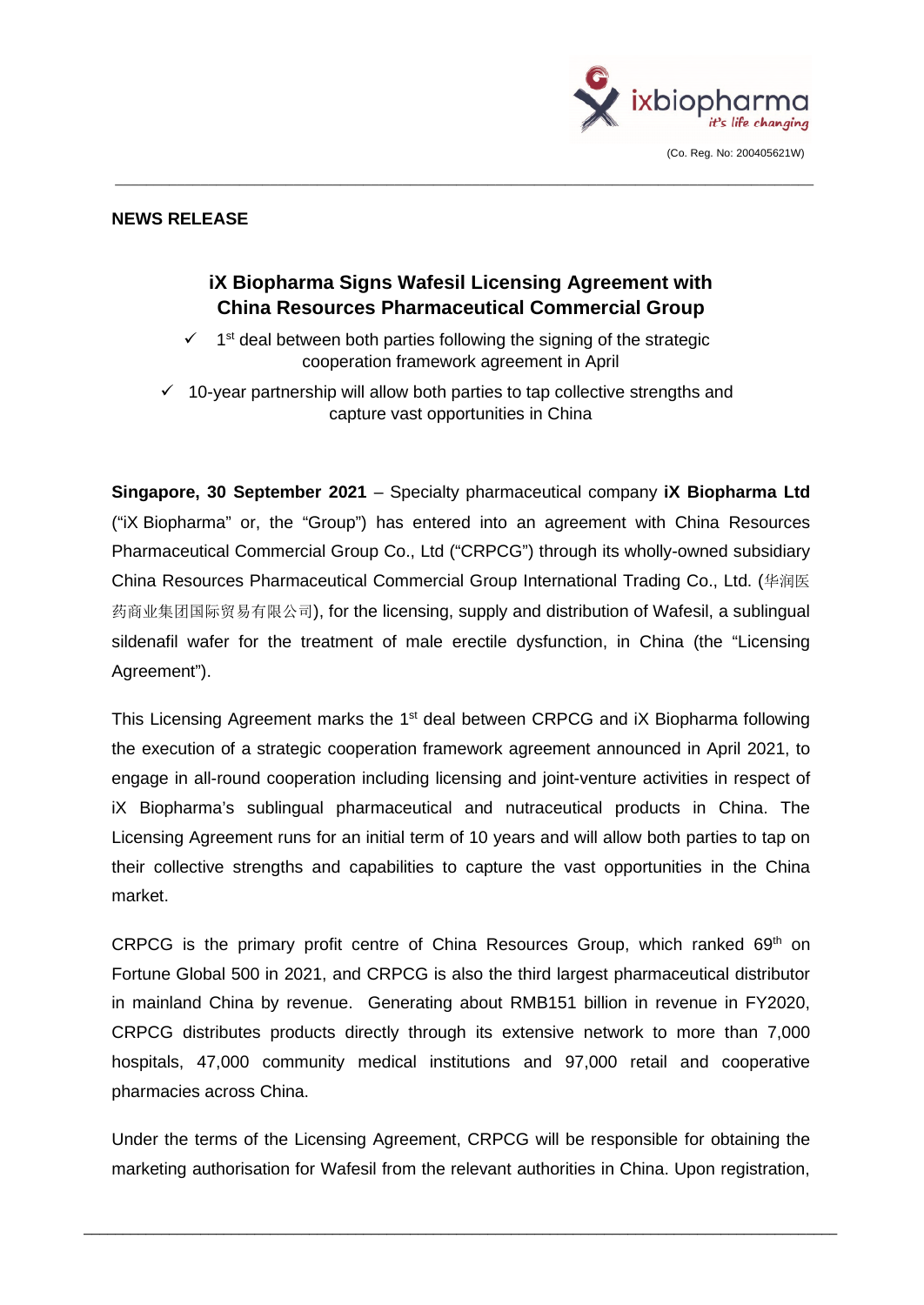

iX Biopharma will manufacture and supply Wafesil to CRPCG at a mutually agreed price, and CRPCG will exclusively market and distribute the product in China. The agreement further provides for CRPCG to make certain upfront and licensing fee payments to iX Biopharma prior to the commercialisation of Wafesil.

 $\_$  ,  $\_$  ,  $\_$  ,  $\_$  ,  $\_$  ,  $\_$  ,  $\_$  ,  $\_$  ,  $\_$  ,  $\_$  ,  $\_$  ,  $\_$  ,  $\_$  ,  $\_$  ,  $\_$  ,  $\_$  ,  $\_$  ,  $\_$  ,  $\_$  ,  $\_$  ,  $\_$  ,  $\_$  ,  $\_$  ,  $\_$  ,  $\_$  ,  $\_$  ,  $\_$  ,  $\_$  ,  $\_$  ,  $\_$  ,  $\_$  ,  $\_$  ,  $\_$  ,  $\_$  ,  $\_$  ,  $\_$  ,  $\_$  ,

**Ms Eva Tan, Chief Commercial Officer of iX Biopharma** said: "We are honoured to be partnering one of the best and largest pharmaceutical distribution companies in China in our effort to accelerate our penetration into this market. China is one of the world's fastest growing healthcare markets and second largest healthcare market in the world<sup>1</sup>. The deepening of our relationship with CRPCG in this manner is a significant step forward for iX Biopharma, and we believe that this will be the first of many more deals to be forged between us."

iX Biopharma had, in April 2020, entered into a licensing, distribution and supply agreement with Yiling Pharmaceutical Ltd in China in respect of Wafesil. However, in light of the broader partnership with CRPCG, the Company reached an agreement with Yiling Pharmaceutical to terminate the agreement.

Wafesil is a new dose form of sildenafil, formulated using iX Biopharma's patented sublingual drug delivery technology, WaferiX. It is a registered pharmaceutical medicine in Australia.

**\_\_\_\_\_\_\_\_\_\_\_\_\_\_\_\_** 

*<sup>1</sup> SCMP Research, South China Morning Post China Healthcare Report 2020.*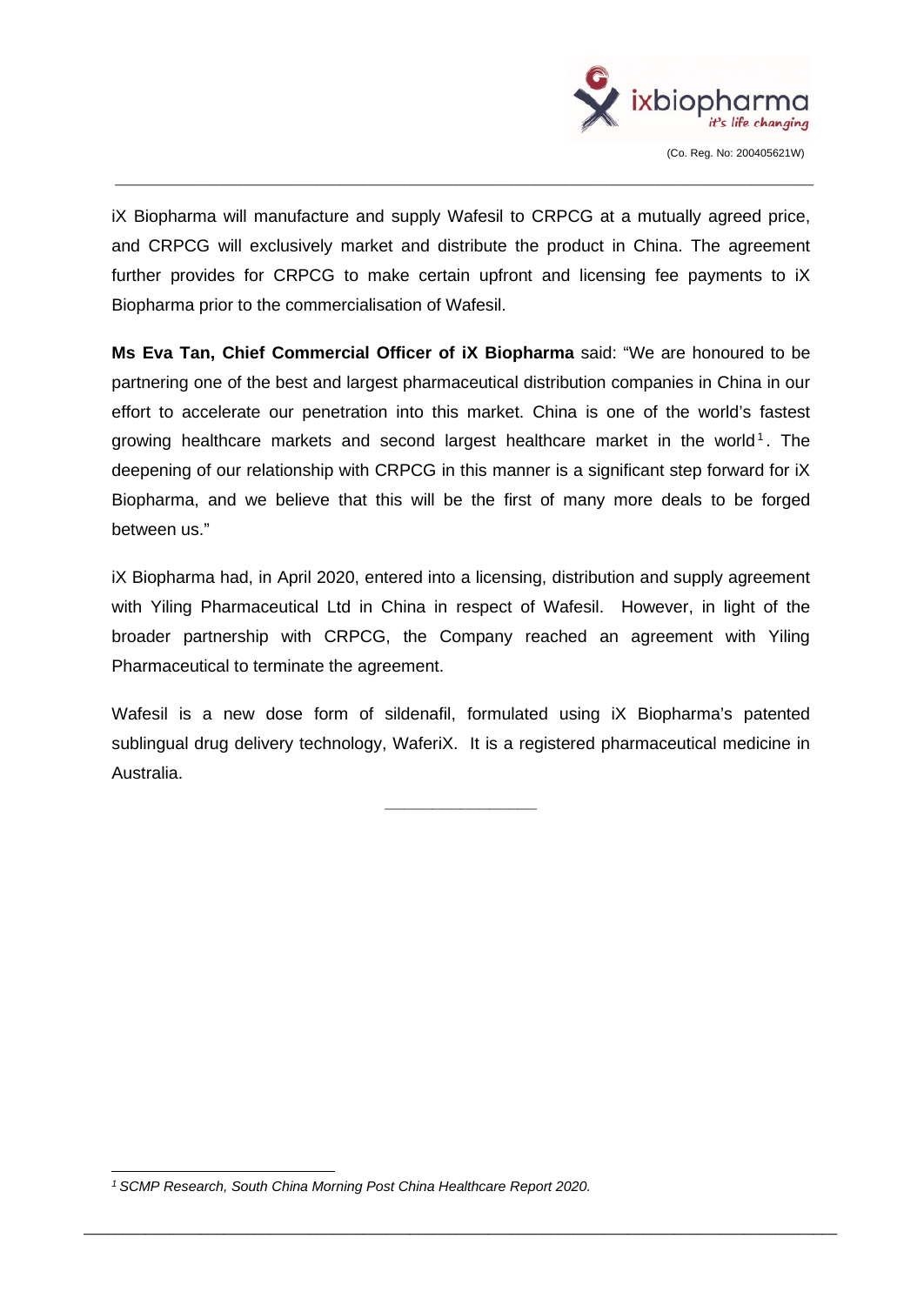

#### **About China Resources Pharmaceutical Commercial Group Co, Ltd.**

China Resources Pharmaceutical Commercial Group Co., Ltd. (华润医药商业集团有限公司) is a leading pharmaceutical commercial company in China. It has its own distribution and retail platform with nationwide network coverage of China, providing highly professional and efficient pharmaceutical logistics, marketing and other innovative value-added services for upstream suppliers and downstream customers. CRPCG has 330 subsidiaries in 28 provinces with its sales network covers all 31 provinces (municipalities and autonomous regions) and Hong Kong and Macao Special Administrative Regions in China. It operates a national distribution network comprising 179 logistics centres, directly distributing products to hospitals and other medical institutions across the country and operates one of the largest retail pharmacy networks in China, comprising over 850 pharmacies under national premium brand - "Teck Soon Hong (德 信行)".

 $\_$  ,  $\_$  ,  $\_$  ,  $\_$  ,  $\_$  ,  $\_$  ,  $\_$  ,  $\_$  ,  $\_$  ,  $\_$  ,  $\_$  ,  $\_$  ,  $\_$  ,  $\_$  ,  $\_$  ,  $\_$  ,  $\_$  ,  $\_$  ,  $\_$  ,  $\_$  ,  $\_$  ,  $\_$  ,  $\_$  ,  $\_$  ,  $\_$  ,  $\_$  ,  $\_$  ,  $\_$  ,  $\_$  ,  $\_$  ,  $\_$  ,  $\_$  ,  $\_$  ,  $\_$  ,  $\_$  ,  $\_$  ,  $\_$  ,

### **About iX Biopharma Ltd**

iX Biopharma is a specialty pharmaceutical and nutraceutical company listed on the Catalist board of the Singapore Exchange Securities Trading Limited (SGX-ST), operating a fully integrated business model from drug development to manufacturing and supply, with facilities in Australia. The Group is focused on the development and commercialisation of therapies for diseases of the central nervous system using novel, patent-protected formulations for sublingual delivery.

iX Biopharma has developed a patented drug delivery platform technology, WaferiX. WaferiX delivers drug sublingually via the mucosa for better absorption, faster onset of action and predictable effect. The WaferiX delivery platform is particularly useful for drug repurposing which is a growing trend with a global market worth over US\$30 billion<sup>2</sup>. Drug repurposing is where existing approved drugs are developed into new drugs targeting different indications or a different route of administration, at a lower development cost and risk.

iX Biopharma's pipeline of products under development includes Wafermine (ketamine wafer) and BnoX (buprenorphine wafer) for pain management. iX Biopharma's drugs for the treatment of erectile dysfunction, Wafesil, a sublingual sildenafil wafer, and Silcap, have been registered in Australia and Singapore. iX Biopharma has developed Xativa, the world's first freeze-dried sublingual medicinal cannabis wafer.

The Group's nutraceuticals division, Entity Health Limited, is engaged in the development and commercialisation of nutraceutical products that address specific conditions and improve quality of life. It distributes its Entity line of nutraceutical products in Australia through more than 250 pharmacies and health food shops, in China through its flagship stores on Tmall Global and JD Worldwide, and globally through its online store.

<sup>2</sup> *[https://www.intechopen.com/books/drug-repurposing-hypothesis-molecular-aspects-and-therapeutic](https://www.intechopen.com/books/drug-repurposing-hypothesis-molecular-aspects-and-therapeutic-applications/drug-repurposing-dr-an-emerging-approach-in-drug-discovery)[applications/drug-repurposing-dr-an-emerging-approach-in-drug-discovery](https://www.intechopen.com/books/drug-repurposing-hypothesis-molecular-aspects-and-therapeutic-applications/drug-repurposing-dr-an-emerging-approach-in-drug-discovery)*